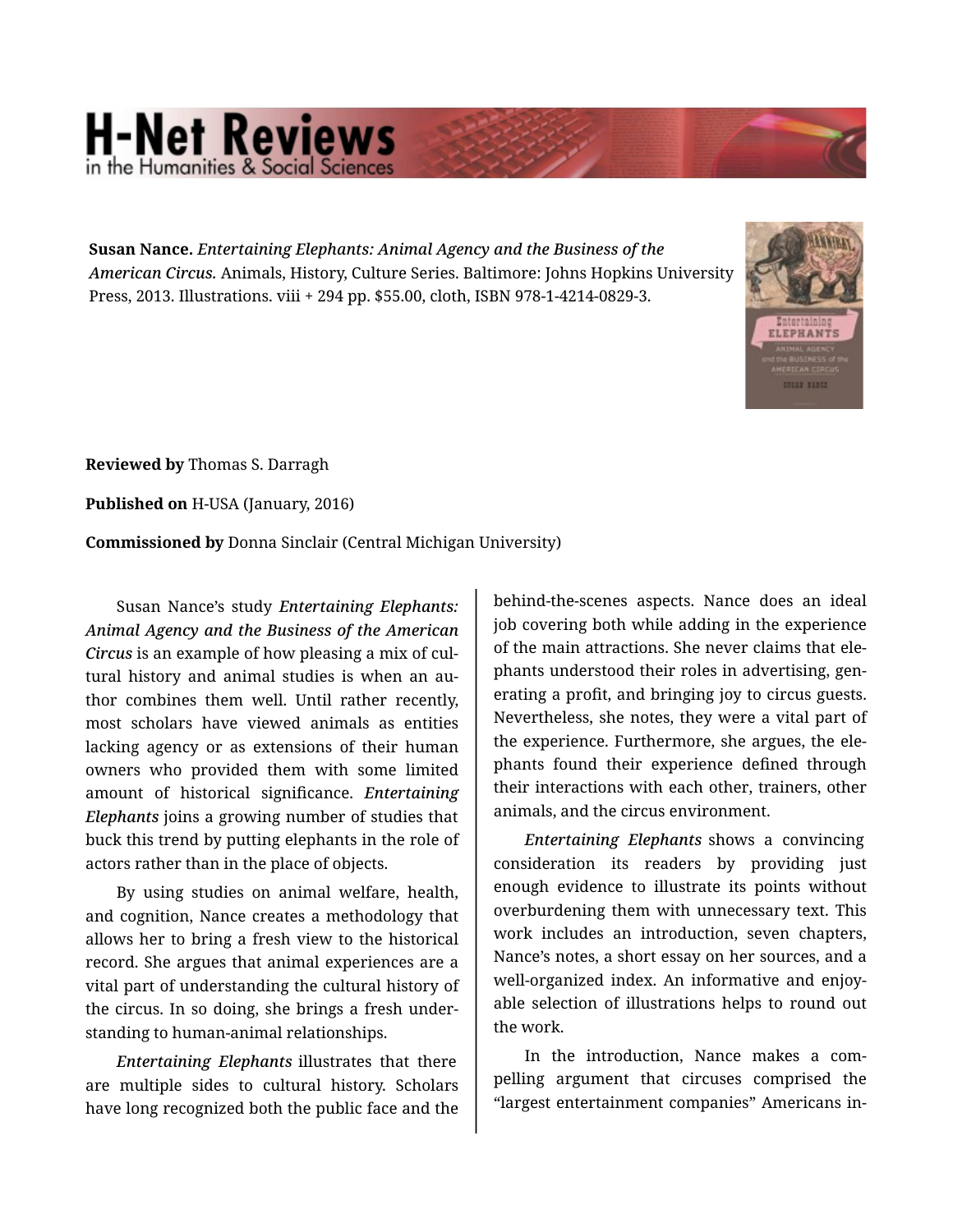teracted with during the nineteenth century (p. 3). Central to this experience, she argues, was the ele‐ phant that acted as the circus's "ambassador" by advertising "fun and novelty" (p. 1). However, as she shows, the experiences of the elephants and their trainers were not always pleasurable for these performers, leading to confrontations be‐ tween the two.

The first half of the book looks at how Ameri‐ cans became accustomed to the elephant as a form of entertainment. Chapter 1 asks the ques‐ tion of why the public liked the elephants so much during the early American Republic. As an an‐ swer, Nance looks at how the animal provided an exotic encounter for a society that was not ac‐ quainted with the species. The next chapter fol‐ lows the rise of elephants as attractions in the first half of the nineteenth century. Chapter 3 examines the growth of elephant training and ex‐ plains how elephants became the predominant act within animal theater.

The second half of the book focuses more on the experience that elephants underwent as ani‐ mal actors. The fourth and fifth chapters address the methods circuses used to punish bull ele‐ phants and their management of large elephant groups. Chapter 6 asks the important questions of how elephants dealt with their experiences and why circuses killed or sold off those that did not take to circus life in an agreeable fashion.

In her conclusion, Nance looks at the changes the circus experienced in the face of modernity by exploring such topics as animal welfare and the growth of other forms of show business. In this context, she considers how the experiences of to‐ day's elephants have changed from that of their ancestors. She leaves the reader with a question: are performing elephants "a sign of cruel folly or honorable artistic tradition" (p. 234)?

While the book's consideration of the business and cultural aspects of the circus experience is solid, this work is at its height when Nance con‐ siders the animal experience. Readers may only

wish that she provided more examples of these remarkable subjects. Finally, while it is only a small criticism, readers may also wonder why Nance does not spend more time on the connec‐ tion between early animal rights activism in the 1800s and modern animal rights.

Overall, *Entertaining Elephants* is an enjoy‐ able work that should appeal to those who are in‐ terested in cultural or animal history. It will also fit well into any animal or American studies class. However, it will provide most use to scholars who are looking for insightful studies that give agency to those that the historical record too often for‐ gets.